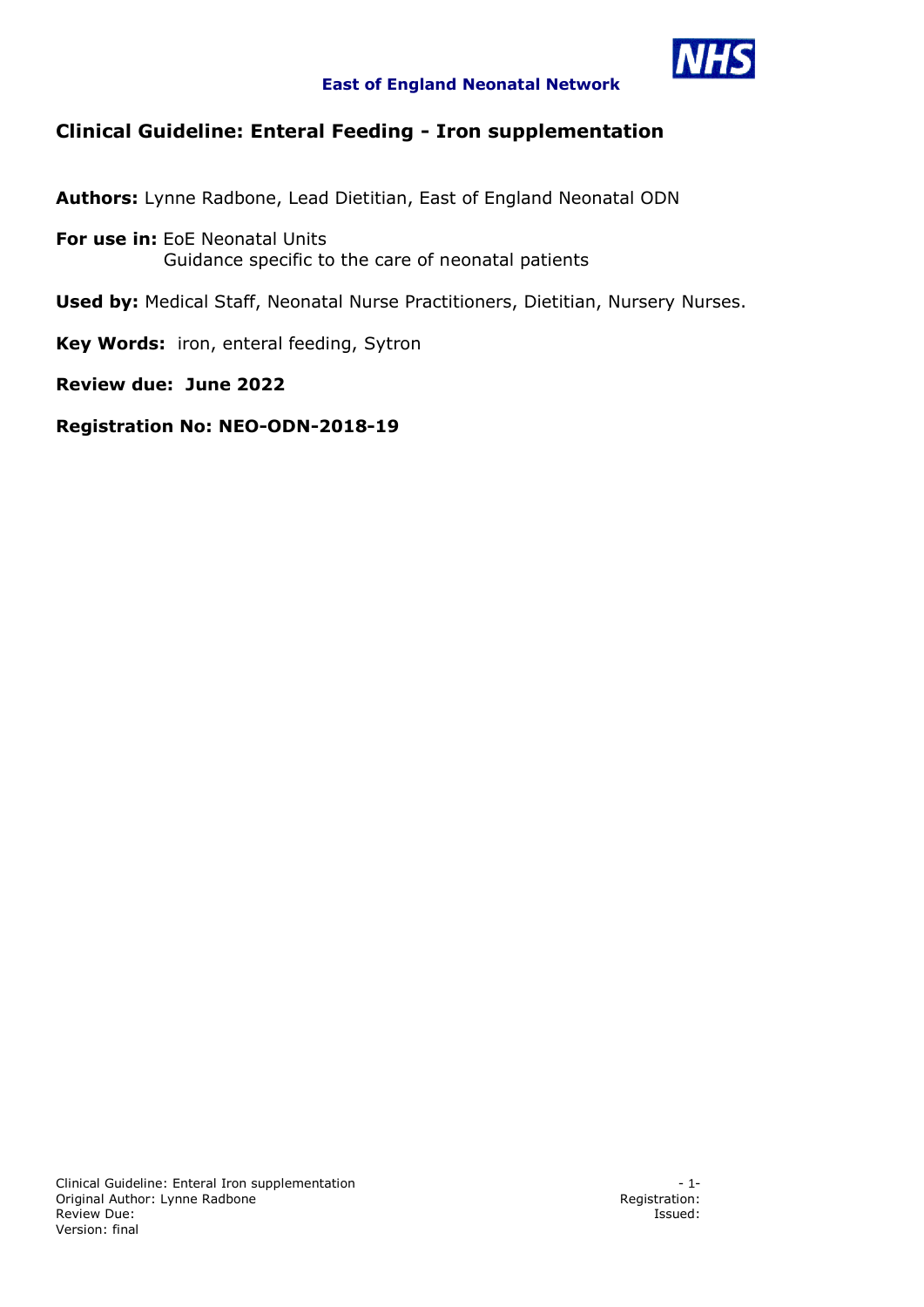# **Audit Standards:**

## **Audit points**

- Inpatients born  $<$  37 weeks gestation who weigh  $<$  1.5 kg are prescribed Sytron 0.5ml once daily from 4 weeks unless receiving preterm formula or EBM fortified with SMA BMF.
- Inpatients born < 37 weeks gestation who weigh >1.5 kg are prescribed Sytron 1ml once daily from 4 weeks unless receiving preterm formula or EBM fortified with SMA BMF.
- Babies born < 37 weeks on term or specialist formulas are prescribed Sytron 1ml once daily at discharge until 6 months corrected age.
- Babies born < 37 weeks on SMA Gold Prem 2 Nutrient Enriched Post Discharge Formula (NEPDF) are prescribed Sytron 1.0ml once daily on discharge until 6 months corrected age or transfer to term formula (whichever is earlier)

## **1.0 Introduction**

Infants born during the third trimester have iron stores proportional to body weight, therefore the smaller the infant the lower the iron store. In very low birthweight infants this store generally lasts for approximately 2 months or until birthweight has doubled. In addition to low stores infants may also lose significant volumes of blood through phlebotomy, however this may be reduced in cases where delayed cord clamping has occurred. (1)

The greatest need for iron in the neonatal period is for erythropoiesis, which has 3 phases:

Phase 1: Immediately after birth haemoglobin falls, serum ferritin increases and reticulocyte activity decreases. Iron supplementation is not thought to be beneficial for this 'physiological anaemia', though there may be an element of iron deficiency (2)

Phase 2: From 6-8 weeks of age erythropoiesis increases secondary to the early anaemia. Iron stores are liberated from ferritin and there is increased duodenal absorption.

Phase 3: Ongoing dependence on dietary iron. In the preterm infant this occurs much earlier than in the term neonate as low stores are rapidly depleted by the high requirements for growth.

Long-term growth and neurodevelopmental outcomes are affected by iron deficiency in the neonatal period while both iron deficiency and iron excess will affect developing organ systems. Maternal conditions such as iron deficiency, diabetes mellitus, hypertension and smoking may further reduce iron stores in the preterm infant. However, due to the potential for oxidant-mediated tissue injury, iron overload from transfusions, formula and supplements should be avoided.

Iron supplementation is therefore necessary for many infants born prematurely but clear guidelines are needed for appropriate timing and dosage of supplementation. Historically guidance has recommended that supplementation be considered for all infants <34 weeks, however current evidence suggests the later preterm (34w-36+6) or the marginally low birth weight infant (2.0-2.5kg) would also benefit from iron supplementation with respect to iron deficiency and iron deficiency anaemia at 6 months and behaviour problems at 3.5 year follow up.

There is limited evidence available to enable development of definitive strategies for iron supplementation. The following guidelines are therefore based upon a combination of available current evidence, national and network best practice and aim to ensure optimum iron provision within a safe and practical framework.

Available evidence to support these guidelines can be found in Appendix 1.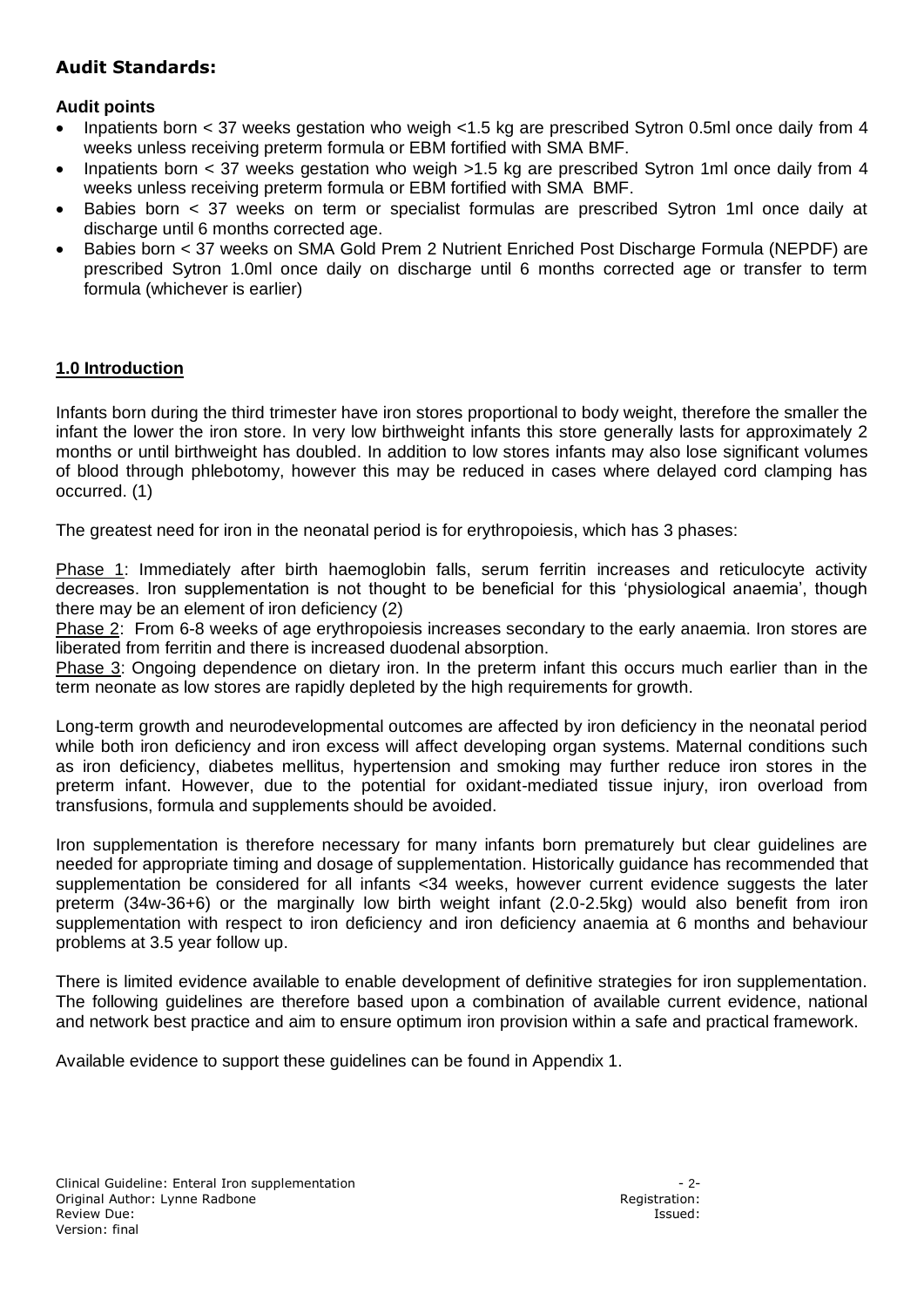### **2.0 Which infants require iron supplementation and how much should they receive?**

The assessment of an infant's need for supplementary iron should be based on birth weight, gestation and feeding regimen. International guidelines (3) suggest earlier and higher levels of supplementation be given to the VLBW infant (<1500g) in order to achieve a combined supplement and enteral feed intake of:

| Birth weight 1500-2000g | 2mg/kg/day   | from 2-6 weeks of age |
|-------------------------|--------------|-----------------------|
| Birth weight <1500g     | 2-3mg/kg/day | from 2 weeks of age   |

For practical application all infants born **<37 weeks** gestation should be considered for iron supplementation from 4 weeks of age according to the following criteria:

#### 2.1 Breast Milk

Unfortified breast milk, both term and preterm is low in iron. Although absorption of iron from breast milk is good it would still not provide the minimum 2mg/kg/day recommended. Where infants are breastfed exclusively or tube fed with expressed breast milk (EBM) or donor breast milk (DBM) I**ron supplementation IS recommended.**

#### 2.2 Fortified Breast Milk

There are two breast milk fortifiers available for addition to EBM in the UK. One is fortified with iron, whereas the other is not.

**Iron supplementation IS recommended where Nutriprem Human Milk Fortifier is used. Iron supplementation IS NOT recommended where SMA Breast Milk fortifier is used.** 

#### 2.3 Preterm Formulas

Nutriprem 1/ Nutriprem Hydrolysed / SMA Gold Prem 1 are the formulas in use within the Network. Volumes of 150 - 180ml/kg meets the 2-3mg/kg/day recommended for VLBW infants **Iron supplementation is NOT recommended.**

### 2.4 Nutrient Enriched Post Discharge Formulas (NEPDF)

Formula fed infants born prior to 34 weeks and weighing <2000g who at discharge have raised requirements for energy (eg CLD on home oxygen) or infants who have had poor growth (eg crossed down >2 centiles during their neonatal stay) should be discharged on either Nutriprem 2 or SMA Gold Prem 2. Nutriprem 2 will provide 2mg/kg/day if a volume over 165ml/kg is taken. SMA Gold Prem 2 does not meet this minimum requirement within achievable feed volumes. As weaning progresses volume of formula consumed will decrease with the expectation that solid food will then contribute to iron intake. **Iron supplementation IS recommended where SMA Gold Prem 2 is used.**

### **Iron supplementation IS NOT recommended where Nutriprem 2 is used.**

#### 2.5 Infants on NEPDF who change to term formula before 6 months

NEPDFs are most important in the first few weeks after discharge, and some infants will gain excess weight if NEPDF is continued for as long as 6 months.

**Any infant changing to term formula before 6 months should receive iron supplementation until 6 months corrected age or established on a good weaning diet, whichever is the earlier.**

#### 2.6 Standard Term Infant Formulas

Term formulas contain sufficient iron to meet the requirements of the term infant. They are not routinely recommended for infants born <2kg but when used may not provide 2-3 mg/kg/day unless very high volumes are consumed. For any infant born <37 weeks discharged on one of these formulas **Iron supplementation IS recommended.**

Clinical Guideline: Enteral Iron supplementation - 3- Original Author: Lynne Radbone Review Due: Issued: Issued: Issued: Issued: Issued: Issued: Issued: Issued: Issued: Issued: Issued: Issued: Issued: Issued: Issued: Issued: Issued: Issued: Issued: Issued: Issued: Issued: Issued: Issued: Issued: Issued: Is Version: final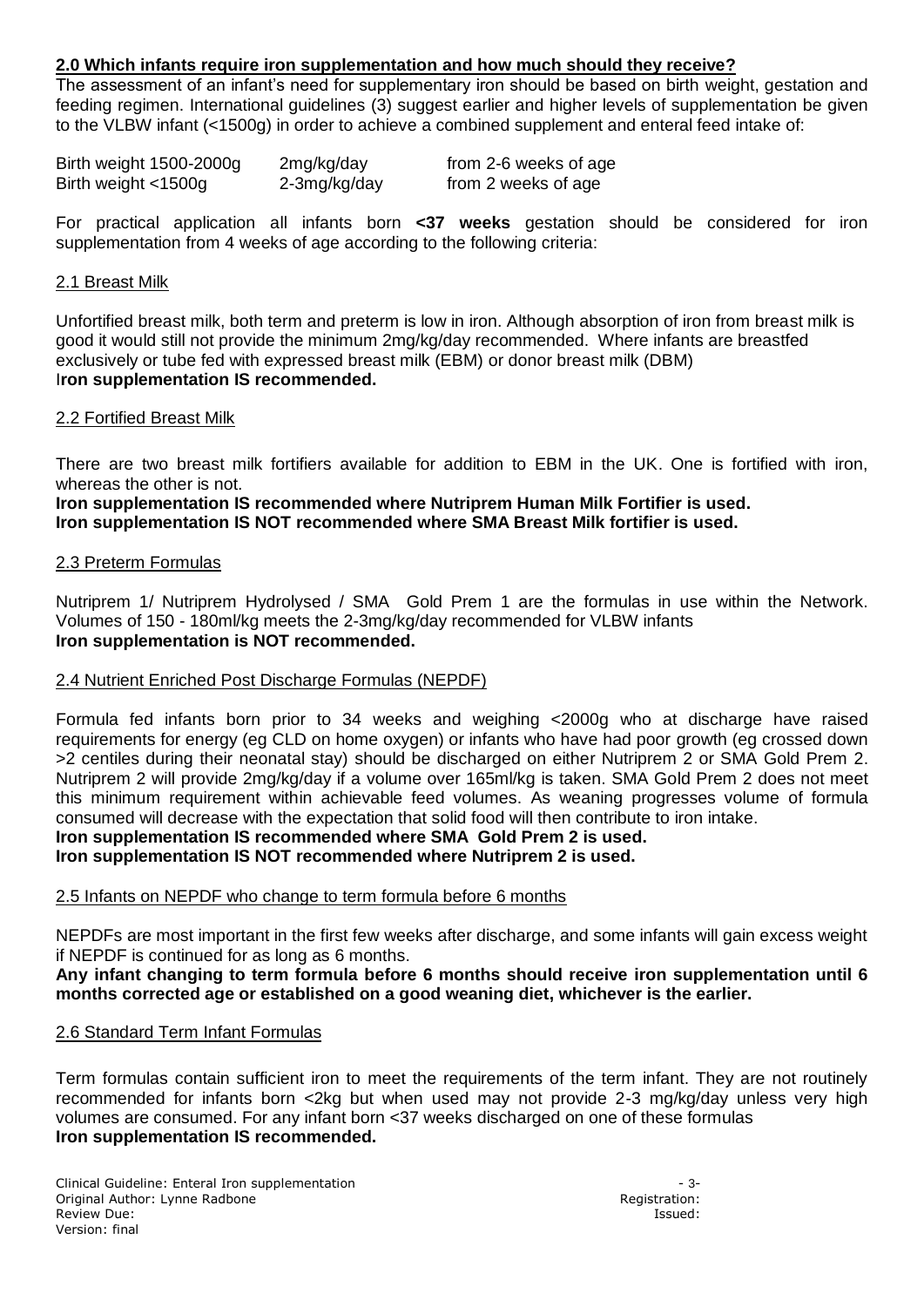### 2.7 Nutrient Enriched Term Formulas – Infatrini, SMA High Energy, Similac HE, Infatrini Peptisorb.

These are concentrated nutrient dense formulas designed to meet the requirements of term infants within a reduced volume They may be useful in the Neonatal unit where a long term fluid restriction is required in an older preterm.

#### **Iron supplementation IS recommended.**

#### 2.8 Specialised Formulas – Pepti Junior, Pregestimil, Neocate, Puramino, Monogen, etc

These formulas have certain nutrients modified to make them suitable for a variety of dietary treatments in the term infant. They are used in preterm infants when no equivalent preterm formula is available. **Iron supplementation IS recommended.**

2.9 **Infants ≥37 weeks who are born weighing less than 2.5kg should also be considered for iron supplements especially if exclusively breastfed.** 

**As many will have been discharged prior to 4 weeks of age the GP should be asked to prescribe until 6 months of age.**

#### **3.0 Practical Management of iron supplementation**

The recommended supplement is Sytron (sodium feredetate, 1ml Sytron = 5.5mg elemental iron).

#### **3.1 Inpatient provision: (see 4.0 algorithm)**

Iron supplementation is recommended from **4** weeks of age for all preterm infants <37 weeks gestation who meet the feeding criteria below. In addition, consideration should be given to supplementing infants born ≥37 and <2.5kg who also meet the feeding criteria, especially those who are exclusively breastfed:

| <b>Milk choice</b>                                                                  | <b>Supplement dose</b>                                                                                                                 |  |
|-------------------------------------------------------------------------------------|----------------------------------------------------------------------------------------------------------------------------------------|--|
| Breast feeding / EBM /DBM                                                           | 0.5ml/day for infants <1500g bodyweight<br>Then progressing to<br>1ml/day for infants >1500g bodyweight                                |  |
| EBM + SMA Breast Milk Fortifier<br>EBM + Nutriprem Human Milk Fortifier             | No supplementation required<br>0.5ml/day for infants <1500g bodyweight<br>Then progressing to<br>1ml/day for infants >1500g bodyweight |  |
| Preterm formula – SMA Gold Prem 1, Nutriprem 1,<br><b>Hydrolysed Nutriprem</b>      | No supplementation required                                                                                                            |  |
| Term formulas<br>Specialist term formulas<br><b>Nutrient Enriched Term Formulas</b> | 0.5ml/day for infants <1500g bodyweight<br>Then progressing to<br>1ml/day for infants >1500g bodyweight                                |  |
| NEPDF - Nutriprem 2                                                                 | No supplementation required                                                                                                            |  |
| NEPDF - SMA Gold Prem 2                                                             | 1ml/day on commencement of formula                                                                                                     |  |

Where infants are on a combination of milks – EBM+BMF and Preterm formula or breast feeding and NEPDF a pragmatic decision based on proportion of each should be made. If the infant is regularly having more than 100ml/kg of the formula, no iron supplement is required. If the contribution of formula is less than this, prescribe iron as above. If uncertain seek dietetic advice or err on the side of caution and prescribe.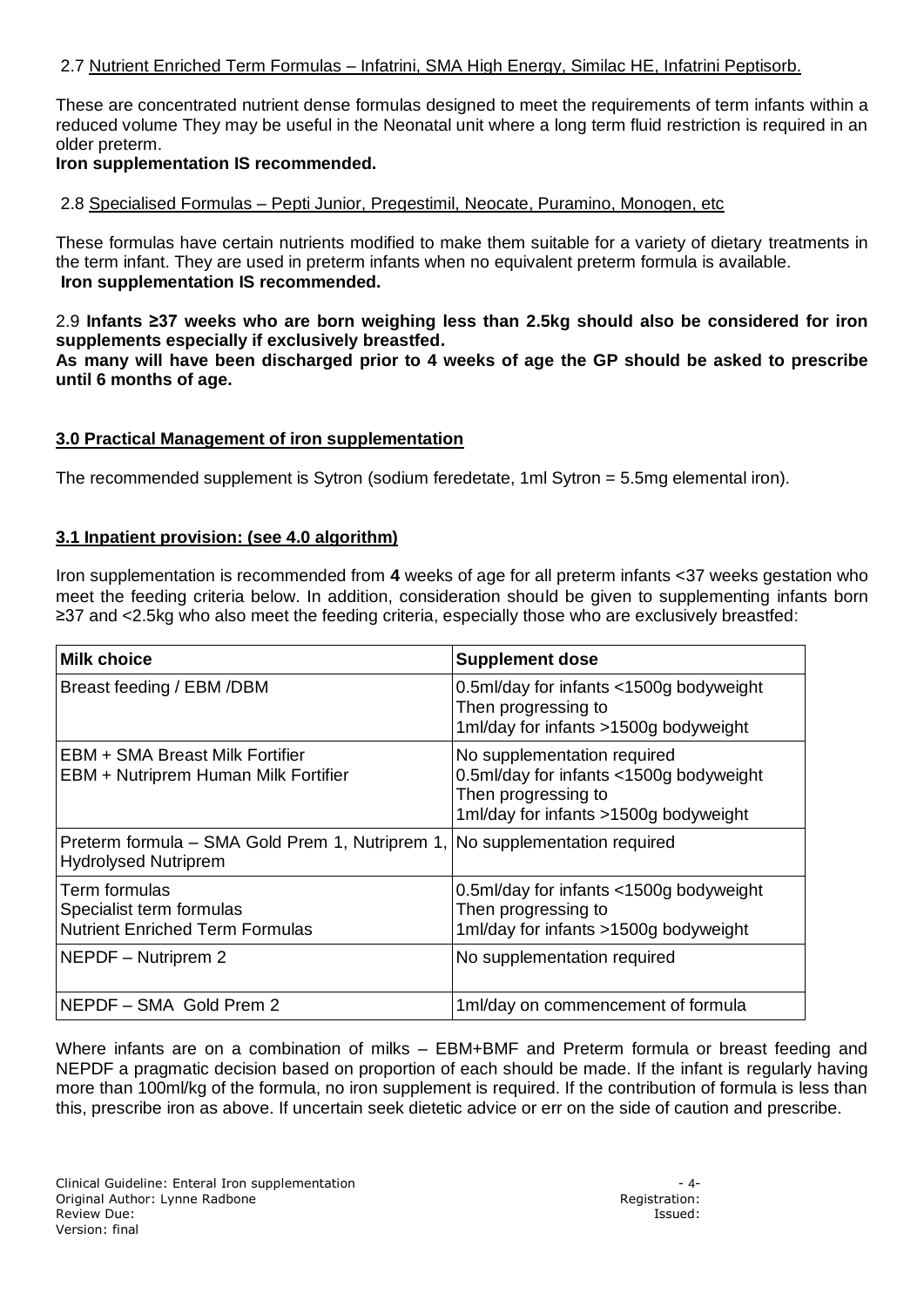## **3.2 At Discharge: (see 4.0 algorithm)**

| <b>Milk choice</b>                                                                         | <b>Supplement dose</b>                                                                                     |
|--------------------------------------------------------------------------------------------|------------------------------------------------------------------------------------------------------------|
| Breast feeding                                                                             | 1ml Sytron once daily until 1 year corrected age.                                                          |
| NEPDF- Nutriprem 2                                                                         | No supplementation required.                                                                               |
| NEPDF- SMA Gold Prem 2                                                                     | 1ml Sytron once daily until 6 months corrected<br>age or on a mixed weaning diet: whichever is<br>earlier. |
| Normal infant formula<br>Specialist term formula<br><b>Nutrient Enriched Term Formulas</b> | 1ml Sytron once daily until 6 months<br>corrected age.                                                     |

## **3.3 Dispensing Sytron to infants**

Sytron is a sugar free pink elixir usually given as a once daily dose.

It should not be given at the same time as calcium or phosphate preparations as insoluble compounds may be formed which will reduce the availability of each mineral.

Iron supplements are thought to be better absorbed if given before or between feeds rather than after feeds, but from a practical point of view can be mixed with feeds to reduce osmolality and prevent blocking tubes when tube feeding. Sytron can be given orally or via gastric or jejunal tube (4).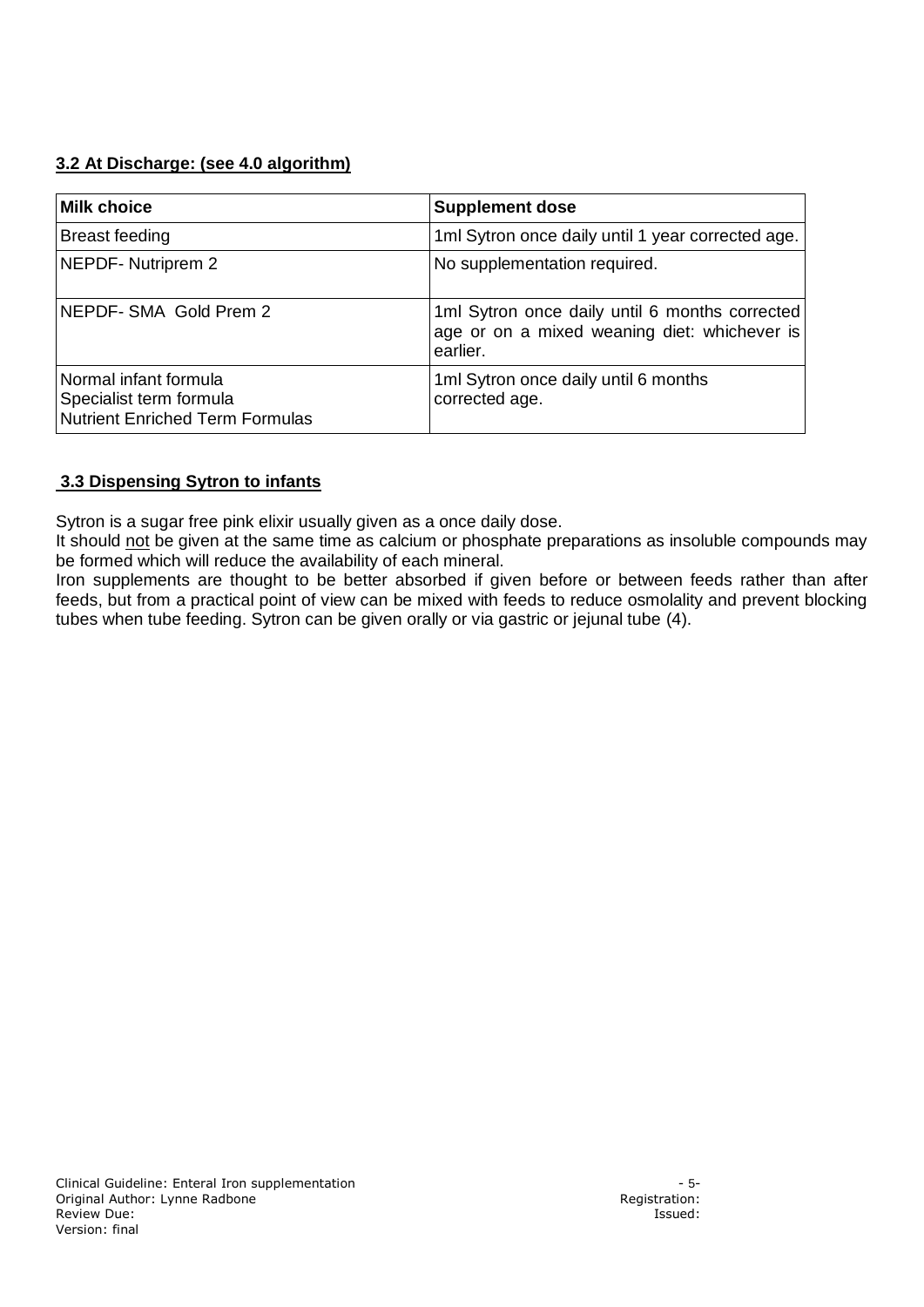# **4.0 Algorithm for Iron & Vitamin supplementation – SMA range of feeds**



#### **Infants born ≥37 weeks and <2.5kg should be considered for iron supplementation from 4 weeks of age, especially if exclusively breastfeeding.**

Clinical Guideline: Enteral Iron supplementation<br>
Original Author: Lynne Radbone<br>
Original Author: Lynne Radbone Original Author: Lynne Radbone **Review Due:** Issued: Version: final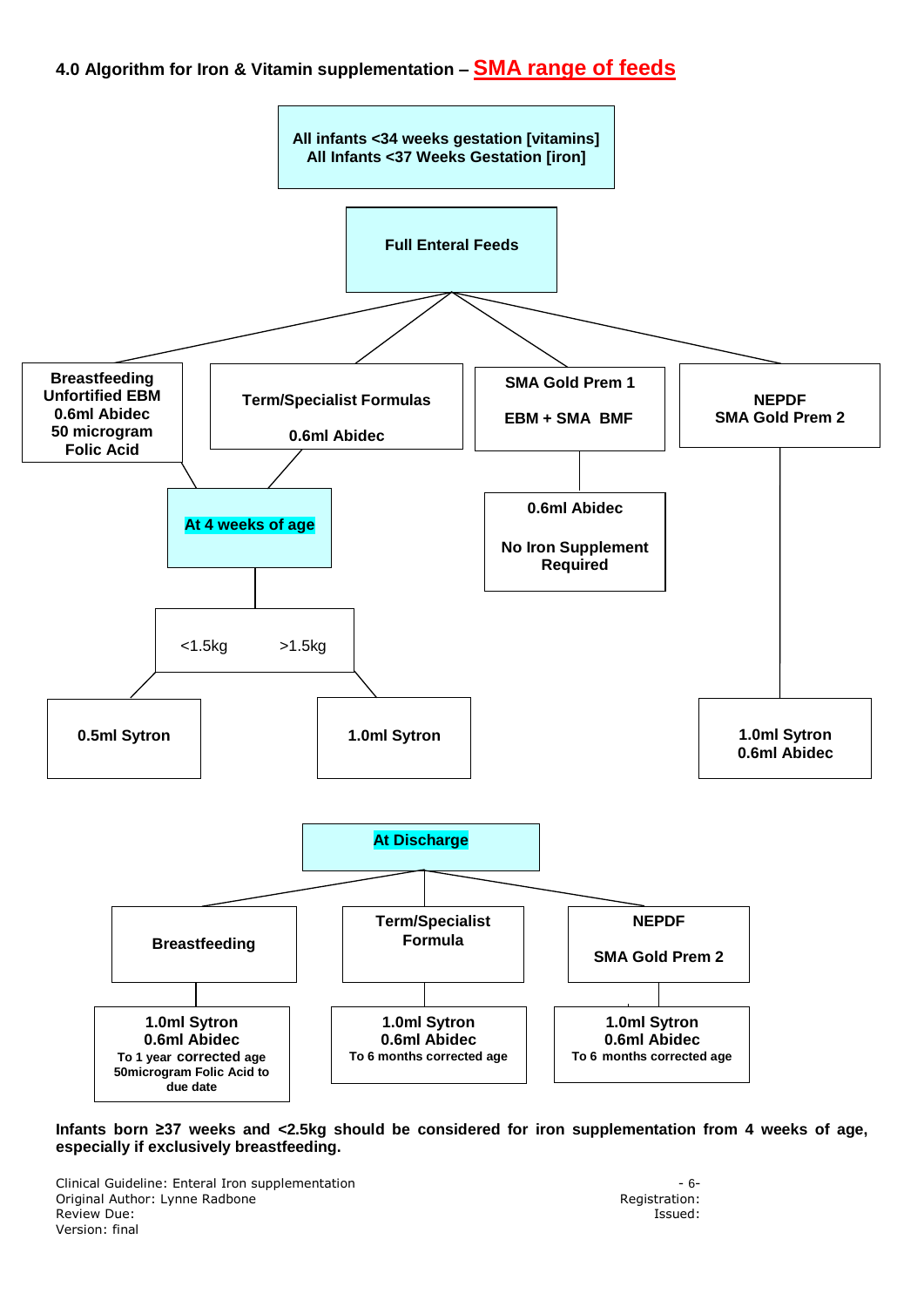## **Algorithm for Iron and vitamin supplementation –Nutriprem range of feeds**



#### **Infants born ≥37 weeks and <2.5kg should be considered for iron supplementation from 4 weeks of age, especially if exclusively breastfeeding.**

Clinical Guideline: Enteral Iron supplementation - 7- Original Author: Lynne Radbone **Review Due:** Issued: Version: final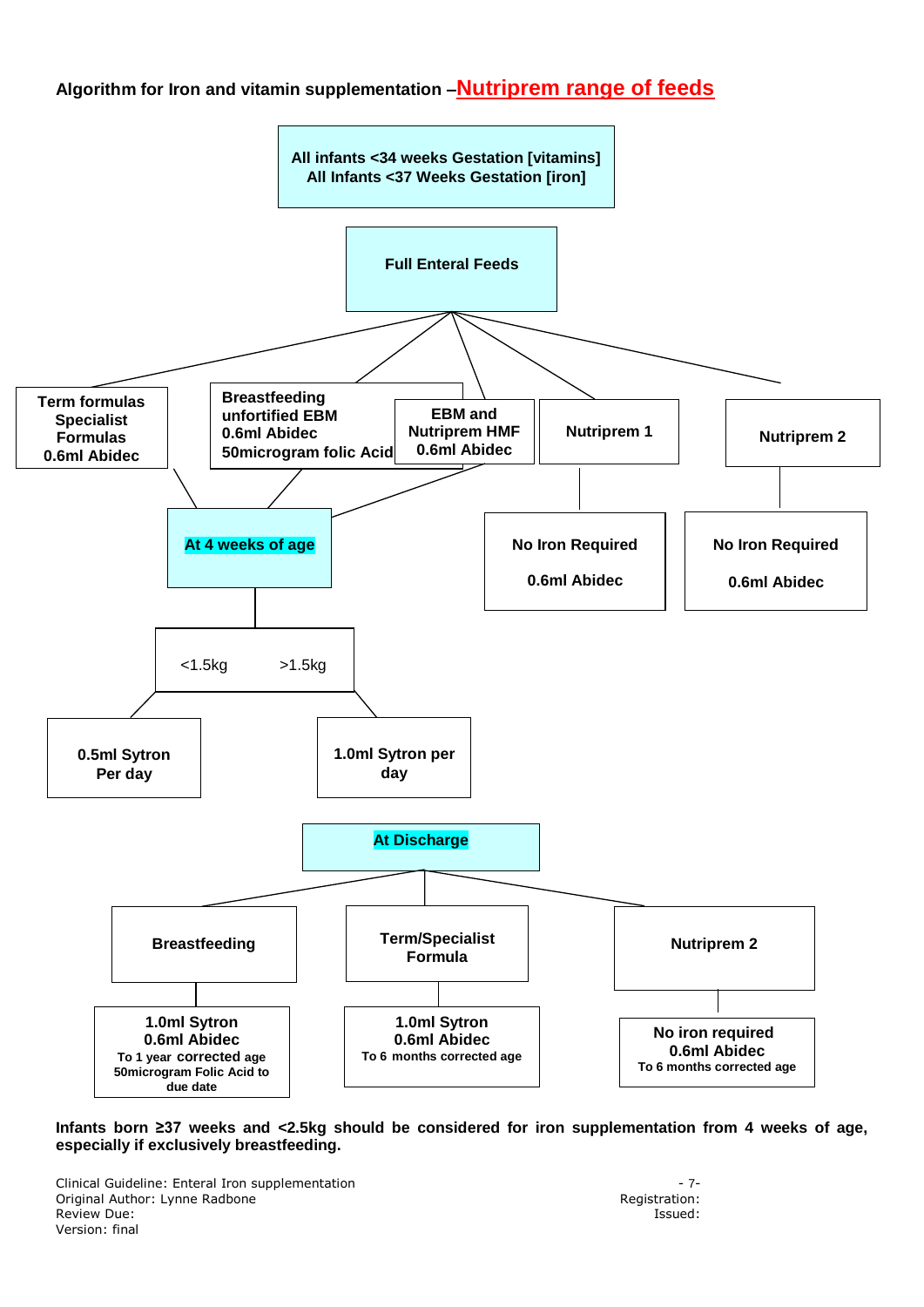## **Appendix 1 – Evidence in support of guidelines.**

## **When should iron supplementation be started?**

Premature infants are theoretically at risk of iron induced oxidant injury due to lower iron binding capacity and less mature antioxidant systems than term infants. Excess iron may be a risk factor in the development of conditions such as bronchopulmonary dysplasia (BPD) and retinopathy of prematurity (ROP) and blood transfusions have been linked to development of ROP though this is not thought to be due to iron overload (5). In contract available data suggest that infants who receive iron supplementation have a slightly higher haemoglobin level, improved iron stores and a lower risk of developing iron deficiency anaemia when compared with those who are un-supplemented. However, it is unclear whether iron supplementation in preterm and low birth weight infants has long term benefits in terms of neurodevelopmental outcome and growth.(6)

## **How much iron do premature infants need?**

Estimated iron accretion during the third trimester is 1-2mg/kg/day. Early recommendations have been to provide 2mg/kg/day iron starting by 2 months from either supplemented milk and/or iron supplements up to a maximum of 15mg/day in total (7-9).

In 2005 guidelines from ESPGHAN confirmed that iron intakes <2mg/kg/day are likely to result in iron deficiency, especially in those born weighing <1800g. Guidance suggested between 2-3mg/kg/day from 2-6 weeks of actual age (2-4 in ELBW infants) but delayed in infants who have had multiple blood transfusions. As there is likely to be an intake above which the oxidative properties of iron may be harmful (particularly as there is no mechanism for regulated iron excretion in the preterm infant) ESPGHAN expressed caution with enteral iron doses >5mg/kg/day (10).

International guidelines published in 2014 (3) differentiate iron requirements according to birth weight, with the recommendation that earlier and higher levels of supplementation be given to the VLBW infant  $\left($  <1500g) in order to achieve a combined supplement and formula intake of:

| Birth weight 1500-2000g | 2mg/kg/day   | from 2-6 weeks of age |
|-------------------------|--------------|-----------------------|
| Birth weight <1500g     | 2-3mg/kg/day | from 2 weeks of age   |

The guidelines also consider the impact of transfusions and phlebotomy losses on iron requirements (3) recommending the measurement of weekly ferritin levels in order to individually determine iron supplement requirements. Although not currently common practice within the UK, measuring ferritin levels in infants who have received multiple transfusions or significant uncompensated phlebotomy losses may be a useful method of safely identifying iron needs in this population.

Where such a strategy is adopted recommendations for the management of infants outside of the reference range of 35 – 350microg/l are as follows:

<35microg/l - increase total iron provision to 3-6mg/kg/day for a limited period.

>350microg/l - stop iron supplementation.

Where the above strategy is not adopted considerations should be given to delaying the introduction of iron supplementation for 1-2 weeks from that recommended in the infant who has received multiple blood transfusions.

The levels of iron in milks fed to preterm infants vary from 0.05mg/100ml in human milk to 1.4mg/100ml in some preterm formulas, absorption being greatest from breast milk. To achieve a set amount per kg/day would therefore require a variable dose of supplement. As this is difficult to manage in practice iron supplementation is usually prescribed as a daily dose, accepting that the smaller infants will get more and larger infants less, but within a safe range.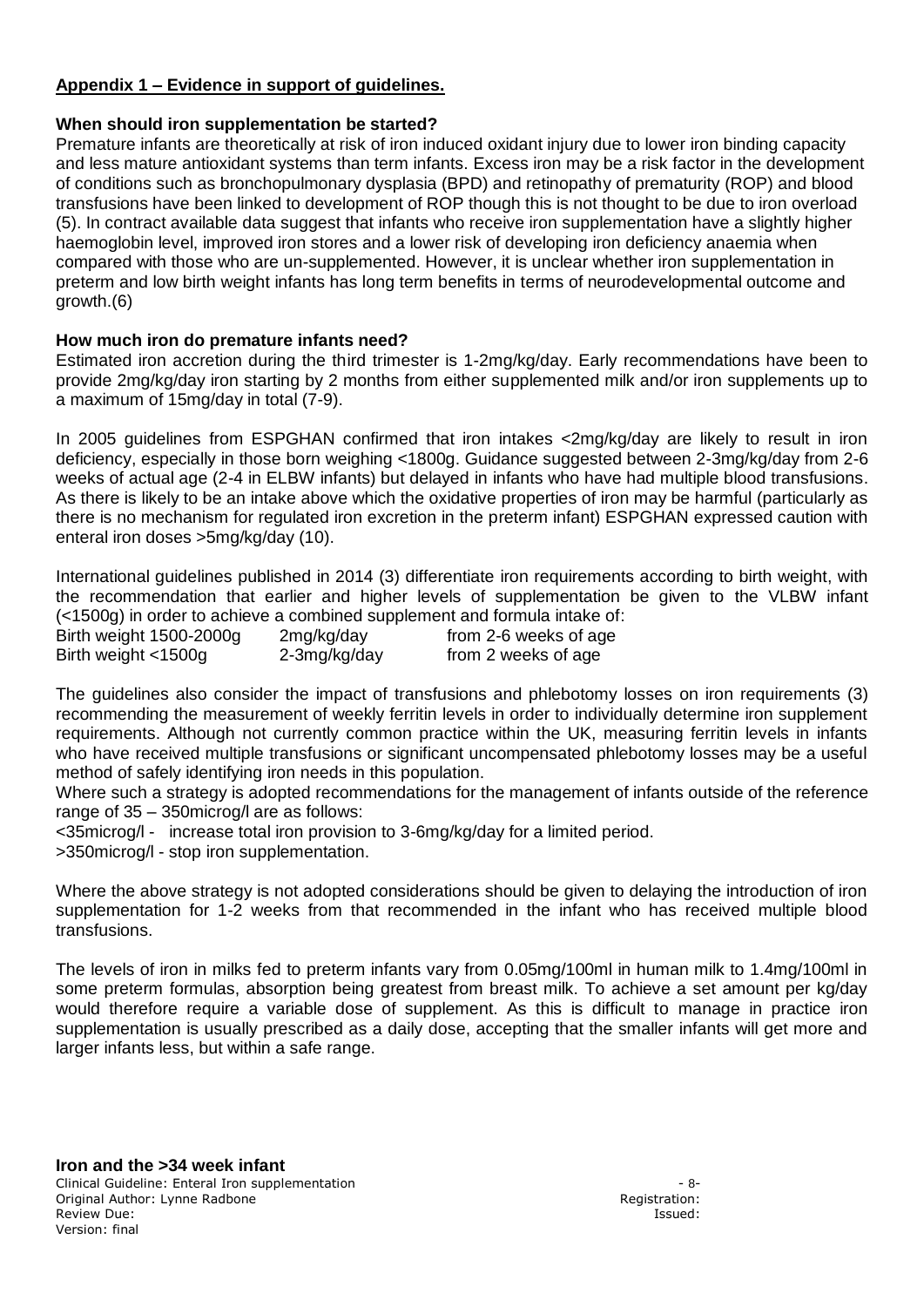Historically recommendations have focused on the needs of the <34 week infant. However, more recent publications and anecdotal case reports have drawn attention to the iron status of late preterm (34w-36+6) or marginally low birth weight (2-2.5kg) infants, a group still at risk of iron deficiency secondary to reduced gestation and low birth weight, but often exempt from neonatal unit guidelines. A group in Sweden studied 285 infants who received either no supplementation, 1mg/kg/day or 2mg/kg/day. At 6 months of age iron deficiency was identified in 36% of those who received no supplements compared to 3.8% in those who received 2mg/kg/day and iron deficiency anaemia in 10% and 0% in the same groups. Iron deficiency anaemia was present in 18% of infants within the non-supplemented group who had been exclusively breastfed at 6 weeks of age**.** (11) Later developmental follow up of these infants aged 3.5 years showed a significant increase in behavioural problems in the group who received no supplementation, but no differences in cognitive outcomes.(12)

## **How long should supplementation continue for?**

The provision of fortified formulas and prescribed iron during the hospital stay and the use of selected post discharge formulas (NEPDF) mean that iron supplementation above that provided by the post discharge formula (if using Nutriprem 2) is no longer required. Although the long term benefits of iron supplementation in the preterm and lowbirth weight baby remains uncertain (6), their iron requirements probably remain high for the first year of life (secondary to blood volume expansion and rapid growth) therefore infants being breastfed, those discharged on term formulas, and those using either of the post discharge formulas as a complement to breast feeding should continue iron supplementation. Those infants from cultural backgrounds where late weaning practices delay the provision of adequate iron from dietary sources may also benefit from a continuation of supplementation. Both ESPGHAN and the new 2014 published guidelines recommend iron supplementation continues after discharge until 6-12 months of age depending on diet (10, 3)

### **Iron supplementation and parenteral nutrition (PN)**

Iron supplementation is not thought to be required whilst on PN unless it is the sole source of nutrition for more than two months or if iron deficiency develops. The optimal form for parenteral iron has not been determined but 100-200micrograms/kg is recommended when used (13-14).

### **References**

| $\overline{\mathbf{1}}$ | Raju TNK, Singal N Optimal timing for clamping the umbilical cord after birth. Clinical<br>Perinatology, 2012, 39 889-900                                                                                                            |
|-------------------------|--------------------------------------------------------------------------------------------------------------------------------------------------------------------------------------------------------------------------------------|
| $\overline{2}$          | Winzerling J, Kling P. Iron-deficient erythropoiesis in premature infants measured by blood zinc<br>protoporphyrin/heme. The Journal of Pediatrics 2001;139(1):134-36.                                                               |
| 3                       | Domellof, M., Nutritional Care of Premature Infants: Microminerals, in Nutritional Care of Preterm<br>Infants: Scientific Basis and Practical Guidelines, B. Koletzko, B. Poindexter, and R. Uauy, Editors.<br>2014, Karger. p. 121. |
| 4                       | Bothwell T, MacPhail A. The potential role of NaFeEDTA as an iron fortificant. Int J Vitamin and<br>Nutrition 2004;74(6):421-34.                                                                                                     |
| 5                       | Hesse L, Eberl W, Schlaud M, Poets CF. Blood transfusion. Iron load and retinopathy of<br>prematurity. European Journal of Pediatrics 1997;156(6):465-70.                                                                            |
| 6                       | Mills RJ, DaviesMW. Enteral iron supplementation in pretermand low birth weight infants.<br>Cochrane Database of Systematic Reviews 2012, Issue 3. Art. No: CD005095.<br>DOI:10.1002/14651858.CD005095.pub2.                         |
| $\overline{7}$          | ESPGAN. Nutrition and Feeding of Preterm Infants Acta Paediatrica Scandinavica - Supplement<br>1987;336:1-14.                                                                                                                        |
| 8                       | Tsang R, Lucas A, Uauy R, Zlotkin S. Nutritional Needs of the Preterm Infant: Scientific Basis and<br>Practical Guidelines: Williams & Wilkins 1993.                                                                                 |
| 9                       | AAP CoN. Nutritional needs of the preterm infant. In: Kleinman RE, editor. Pediatric Nutrition<br>Handbook 5th Ed. Elk Grove Village, Illinois: American Academy of Pediatrics, 2003:23-54.                                          |
| 10                      | ESPGHAN. Enteral Nutrient Supply for Preterm Infants: Commentary from European Society for                                                                                                                                           |
|                         | Clinical Guideline: Enteral Iron supplementation<br>$-9-$                                                                                                                                                                            |